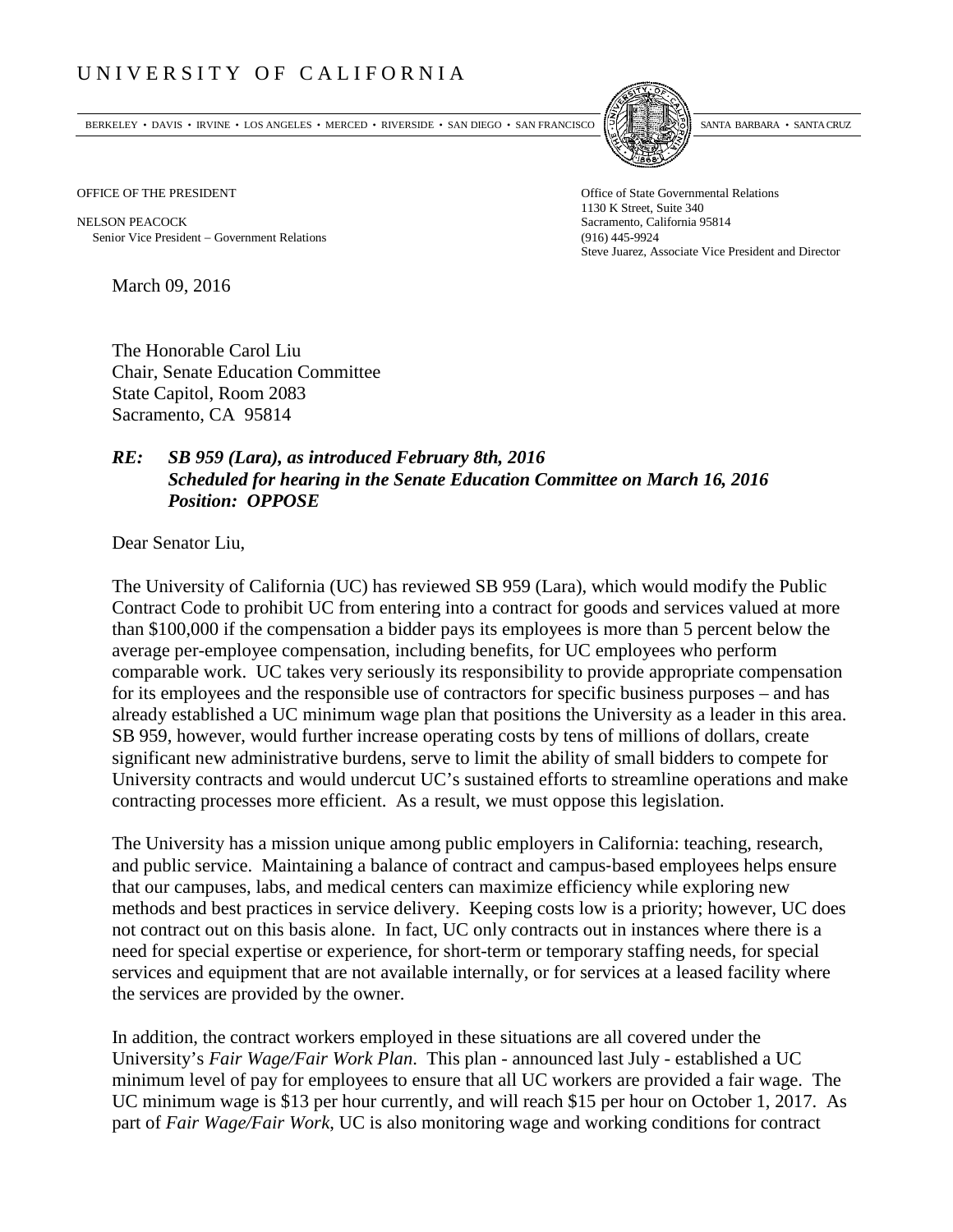employees by implementing annual compensation audits and interim audits, and has established a phone hotline and central online system to report complaints directly to the Office of the President.

At the same time, UC is working diligently to streamline operations and make contracting processes more efficient to save money. Over the last several years, the University has embarked upon a sustained systemwide effort to reform its procurement practices not only to reduce the price it pays for goods, materials, and services but also to streamline administrative processes to generate additional savings. UC's strategic sourcing initiative and "P200" procurement project use strategic and collaborative sourcing methods to optimize spend and purchasing activities across the UC system, creating significant savings for the University. P200 seeks to recapture \$200 million annually that is currently lost through sub-optimal purchasing contracts and practices, redirecting these critically needed funds to support UC's core missions of teaching, research, and public service. SB 959 would significantly hinder continued progress on this important effort.

Because SB 959 would apply only to UC, it would hinder our efforts to collaborate with the California State University (CSU) system and the California Community Colleges (CCC). Given that we contract for similar goods and services, we are seeking to take advantage of our combined purchasing power to save California taxpayer dollars. SB 959 would place new administrative burdens on UC that would not apply to CSU to CCC. This disparity in treatment would likely prevent this intersegmental collaboration from going forward.

Through its procurement initiatives and intersegmental collaborations, UC has realized measurable savings that have allowed us to direct resources back to the University. The Legislature itself has supported UC's efforts to increase efficiencies in contracting by passing measures such as SB 835 (Wolk, 2011) which granted the University the authority to select bidders on construction services contracts on the basis of best value to the University, SB 1280 (Pavley, 2012), which granted the University similar best value authority to contracts for goods and services and SB 1122 (Wright, 2010) which increased the competitive bidding threshold to \$100,000.

SB 959 would increase the complexity and administrative expense associated with our bidding process. For example, the legislation would require the completion of a complex calculation and analysis of positions and compensation data prior to UC issuing any request for proposal (RFP) for goods, materials, and services. This would undercut UC's strategic desire to engage in systemwide RFPs whenever possible. We do this to maximize our bargaining power. If SB 959 took effect as written, UC would be required to collect extensive salary and benefits data from every location potentially participating in the RFP, essentially eliminating this common sense procurement practice. Further, the bill requires that the compensation calculation take into consideration known cost escalators to project the future rate of growth of average per-employee total compensation costs, although the bill does not specify over what time period. This calculation would add an unnecessary complexity to the development of an RFP.

SB 959 will increase administrative costs by eliminating the ability to extend or renew existing service contracts – effective January 1, 2018. Developing, issuing, and evaluating RFPs is an administratively burdensome process that varies based on whether it is a systemwide or campuslevel agreement. The option to extend a contract allows the UC to negotiate even more favorable terms prior to the University opting to exercise its right to renew beyond the initial term, and allows UC to take advantage of any changes or advances in technology that may have occurred